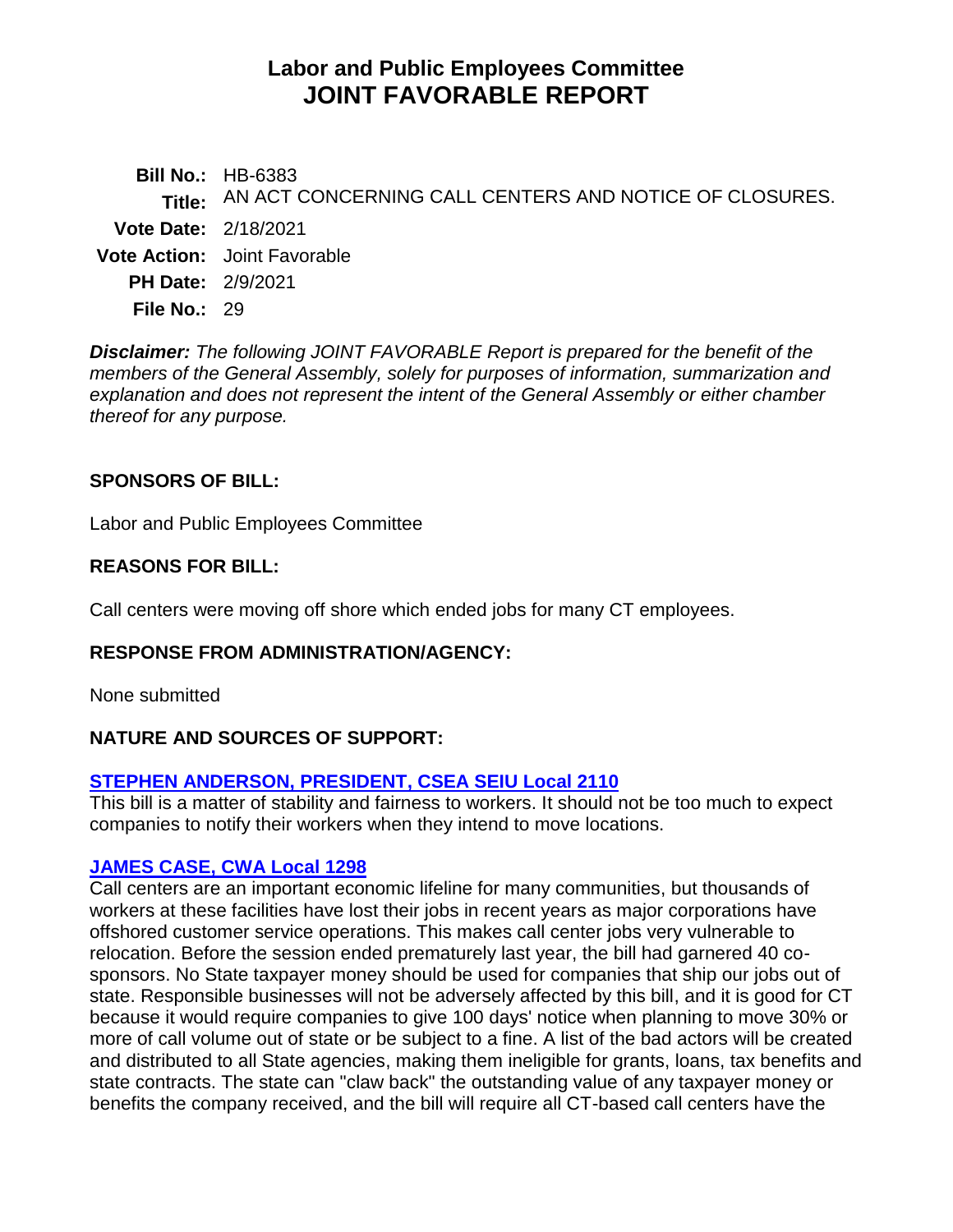work performed in the State. Because the federal tax bill that passed in 2017 incentivizes outsourcing by taxing offshore profits at a lower rate than domestic profits, we have lost numerous call center jobs to offshoring. This bill shows the public that CT legislators are willing to deliver to working people.

# **[CARL CHISEM, PRESIDENT, CEUI, SEIU Local 511](https://www.cga.ct.gov/2021/labdata/tmy/2021HB-06383-R000209-Chisem,%20Carl,%20President-CEUI%20SEIU%20Local%20511-TMY.PDF)**

There are over 31,000 call center workers in our state. This bill would prevent outsourcing of jobs to other states by requiring employers with over 50 employees that move 30% or more or their operations out of state to no longer qualify for tax breaks or other incentives. A business would be required to notify the State 100 days prior to relocation or face a fine, and state agencies would be required to use state call centers for their customer service. It creates transparency.

# **[SAL LUCIANO, PRESIDENT, CT AFL-CIO](https://www.cga.ct.gov/2021/labdata/tmy/2021HB-06383-R000209-Luciano,%20Sal,%20President-Connecticut%20AFL-CIO-TMY.PDF)**

This bill prevents call center employers that have relocated out of the state from accessing direct or indirect grants, guaranteed loans, tax benefits or other state financial support for a period of five years. Taxpayer funds should not act as a backdoor subsidy for companies to export customer service jobs.

# **[MICHAEL PASSERO, MAYOR, NEW LONDON](https://www.cga.ct.gov/2021/labdata/tmy/2021HB-06383-R000209-Passero,%20Michael,%20Mayor%20of%20New%20London-City%20of%20New%20London%20Office%20of%20the%20Mayor-TMY.PDF)**

Call centers are important economic engines for the New London community as well as many others throughout the state. Due to the nature of the work, it is an easy job to relocate. Many jobs have been lost in recent years as major corporations have offshored customer service operations overseas. This bill would provide an incentive to stay here. We can't afford to lose these jobs. Jobs also support local businesses such as restaurants and shops. If they do decide to ship their jobs to lower paying countries, they should not receive any taxpayer support.

# **[SEIU HEALTHCARE, UNION DISTRICT 1199](https://www.cga.ct.gov/2021/labdata/tmy/2021HB-06383-R000209-SEIU%201199NE-TMY.PDF)**

This bill creates much needed protections for call center employees against the unethical practices of their employers who have routinely closed large portions of facilities without giving their employees any notice and leaving them scrambling to find new employment. This can result in hardships, including the loss of their homes or having to go on state assistance. This bill discourages call centers from closing by creating a process that employers must hold to.

# **[STACY ZIMMERMAN, SERVICE EMPLOYEES INTERNATIONAL UNION](https://www.cga.ct.gov/2021/labdata/tmy/2021HB-06383-R000209-Zimmerman,%20Stacey-Service%20Employees%20International%20Union-TMY.PDF)**

This union supported all the bills on the agenda. They offer the ability to stabilize work places and addresses both longstanding and COVID-19 related employment issues.

# **NATURE AND SOURCES OF OPPOSITION:**

# **[ERIC GJEDE, VICE PRESIDENT, GOVERNMENT AFFAIRS, CBIA](https://www.cga.ct.gov/2021/labdata/tmy/2021HB-06383-R000209-Gjede,%20Eric,%20Vice%20President%20of%20Govt%20Affairs-CBIA-TMY.PDF)**

It is indisputable that CT ranks as one of the costliest states to run a business. To remain competitive, businesses must go to great lengths to ensure their quality and productivity outpaces national and international competitors. This means adopting technological advances for consolidating functions across state lines. Small businesses especially need the